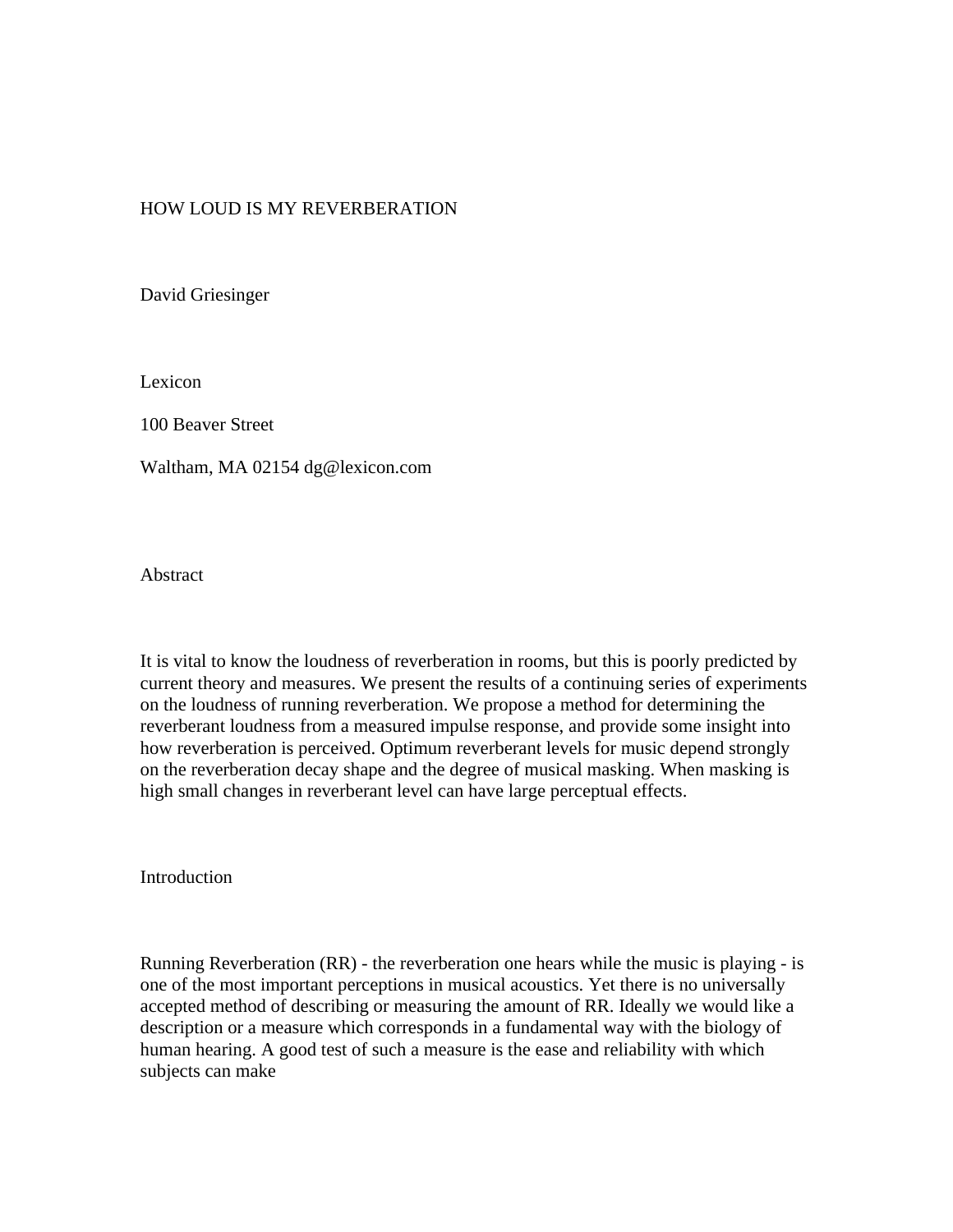comparisons. We find that subjects can easily make judgments about the relative loudness of reverberation in two different segments of recorded music. In particular, they can match the loudness two different types of artificial reverberation on the same musical source, and they can do this comfortably and with high repeatability. Because the concept of loudness seems natural to the subjects, and because they perform well on matching experiments based on loudness, we have some confidence that reverberation loudness is a fundamental property of hearing.

The lack of a reliable measure of reverberant loudness is especially serious in designing and testing halls and rooms for musical performance. For sound engineers the most critical factor about reverberation is the reverberant level - the position of the reverberation level slider on the mixing board. If the reverberation is not audible enough, we simply increase the level. It is nonsense to think that listeners in the concert hall are different, and yet acousticians generally ignore the concept of reverberant loudness. They speak only of reverberation time, believing that if the reverberation time is in the range recommended for particular types of music that the sound will be fine. This does not always work.

In room acoustics the time it takes for the sound to decay 10 decibels (multiplied by six to be comparable in magnitude to the reverberation time) is usually used to describe reverberant level. This measure is called the Early Decay Time, or EDT. Reverberation level matching experiments at the Massachusetts Institute of Technology and in our laboratory show that the reverberant profile - especially the amount of predelay - and the reverberation time have a large effect on our perception of the loudness of running reverberation. EDT matches the perceived loudness only for a subset of the data. Where the reverberation time is about 2 seconds, the decay is exponential, and the Clarity 80 is about 0db, EDT works reasonably well. When the direct sound is stronger, or if there is a significant predelay or plateau in the decay curve, EDT works poorly, and this is often the case in concert halls. While our current work has yet to reveal a comprehensive measure for reverberant loudness, a simple modification to the EDT - where the slope of the first 350 to 380ms of decay is used instead of the slope for the first 10dB of decay may be a more useful measure in halls.

The level matching experiments show that RR is a specific perception, separate from room impression, intelligibility, sharpness of localization, etc. It arises from the ability of the hearing mechanism to parse sound events into foreground and background. When RR is easily heard this parsing is independent of the spatial properties of the sound field, and is mostly determined by sound energy more than 150ms after the ends of musical notes. It is usually musically optimal for RR to be partially masked by musical material. Thus the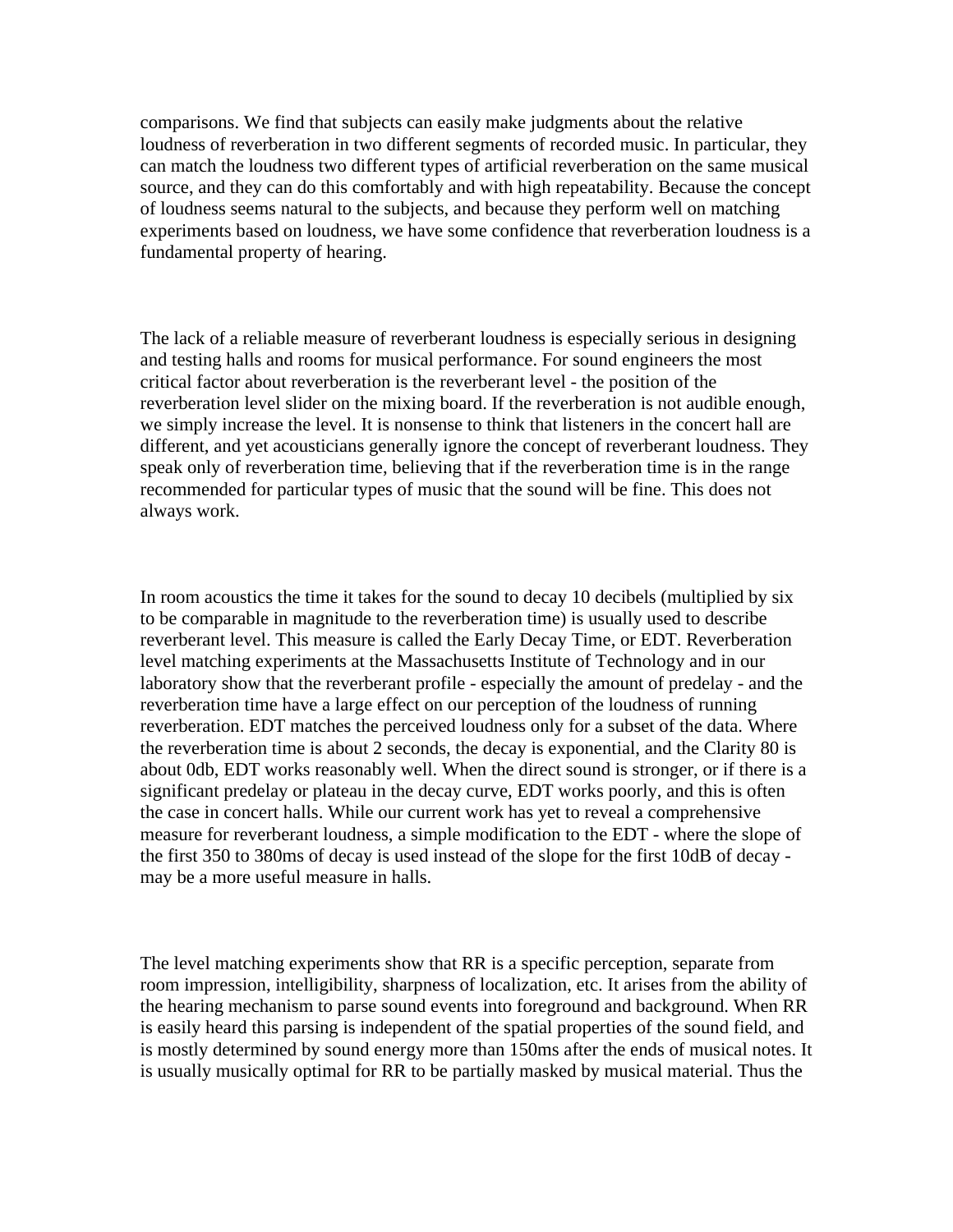optimal level depends on the type of music. When masking is high small changes in reverberant level can have large perceptual consequences.

Musician self support

This work was started through a study of musician self-support on concert stages. A series of binaural recordings using microphones just above the pinnae of the performer was made of solo recorder, French horn, and voice in various spaces. It was noticed while making the recordings that some spaces gave a similar musical impression to the player, even though the rooms were very different in size. For example, similar self support resulted from playing in a room of 200k ft $\triangle$ 3 with a 2.0s RT60, and in a 2k ft $\triangle$ 3 space with an RT of 0.5s. In general while playing music it is not possible to hear the details of the impulse response of the room. Although reverberation can be easily heard, the impression is generic. We found we could duplicate these tapes by adding artificial reverberation to anechoic binaural recordings of the same player, and adjusting the reverberator to match the reverberant profile as measured by recorded handclaps.

Figure 1. Waterfall pictures from handclaps of two rooms with similar running reverberance. Top: 200kft^3 2.0sec RT Bottom: 2kft^3 0.5sec RT. These two curves have quite different C80, RT, EDT, etc.

Bill Gardener (a Ph.D. candidate at the Massachusetts Institute of Technology) and I performed a series of preliminary experiments where a subject varied the direct to reverberant ratio to match the apparent loudness of different reverberation profiles. When the two reverberations had a very different RT subjects complained that the sounds were obviously different, but even with this observation they found there was a perception similar enough that it made sense to match levels in this way. The experiment gives similar results with the same signals in both earphones (mono), indicating that the perception of reverberance depends on the way the brain parses information, and not on the spatial properties of the field. Bill is onducting a series of controlled listener experiments on the phenomena we uncovered (1). In analyzing the data from the preliminary experiments we noticed that plots of the 40ms widow integrated impulse responses of two spaces with similar running reverberance tend to cross at about 180 to 200ms. We hypothesized that RR could be predicted by integrating the impulse response over a rectangular window centered on this time, and comparing this value to the value from a similar window integration beginning with the direct sound.

Experiments with single pitches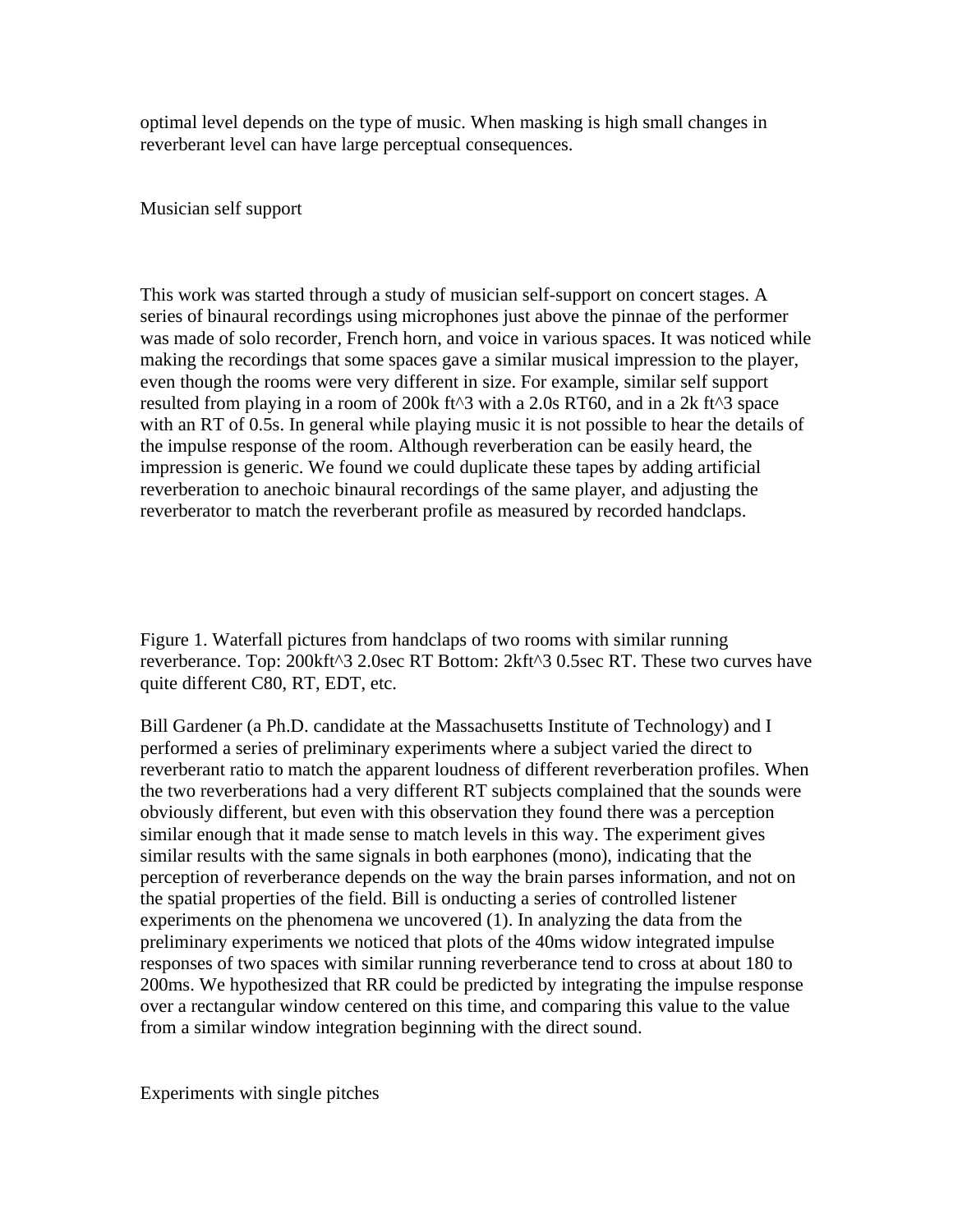Here are results from experiments with a musical signal of single repeated notes of variable length.

1. Loudness of a musical note of constant level repeated once per second increases with note duration rapidly in the time range of 10 to 50ms, and then gradually (about 6dB more) as the duration increases to 200ms. These times appear to be independent of the frequency of the note. This is consistent with psychoacoustic data from Zwicker. (3).

2. When presented with a stimulus consisting of a single frequency tone which alternates between two different levels with various timings and duty cycles, (typically ~160ms in the high state) we perceive primarily the loudness of the LOWER level tone. The perception is that of a constant tone being disturbed by a louder tone. This ability of the hearing mechanism to focus on the level of the lower level tone is quite remarkable.

3. If we think of the higher level tone as a series of musical notes of the same pitch, and the lower level tone as the reverberation of these notes, the audibility of this reverberation depends critically on the spacing between notes. When this spacing is shorter than 30ms the ability to hear the loudness of the reverberation disappears rapidly. When the gap width increases from 50ms to 200ms the loudness of the lower level tone rises about 12dB.

4. When the low level tone is replaced by exponentially decaying but randomly varying reverberation, the perception remains that there is a tone of constant level interrupted by louder tone bursts. This is so even though the level of the reverberation in the gaps is not at all constant, and can be quite different from gap to gap.

Figure 2: Reverberation from 100ms tone bursts of equal loudness. Top 0.5s RT, bottom 2.0s RT. Vertical axis increased a factor of two to make the reverberation more visible.

5. When we compare the loudness of RR from a 0.5s exponential decay to the loudness from a 2.0s decay we find:

a. When the gap is short - under 50ms - the RR loudness is simply proportional to the total energy in the gap. A 0.5 second decay and a 2.0 second decay of equal energy in the first ~160ms are equally loud.

b. When the gap is over 200ms in length the total energy of the 0.5 second decay must be about 10dB higher for equal RR loudness. This result is quite extraordinary when these two signals are seen on an oscilloscope. It would seem that the hearing mechanism inhibits the detection of most of the level from the 0.5 second decay, or assigns it to the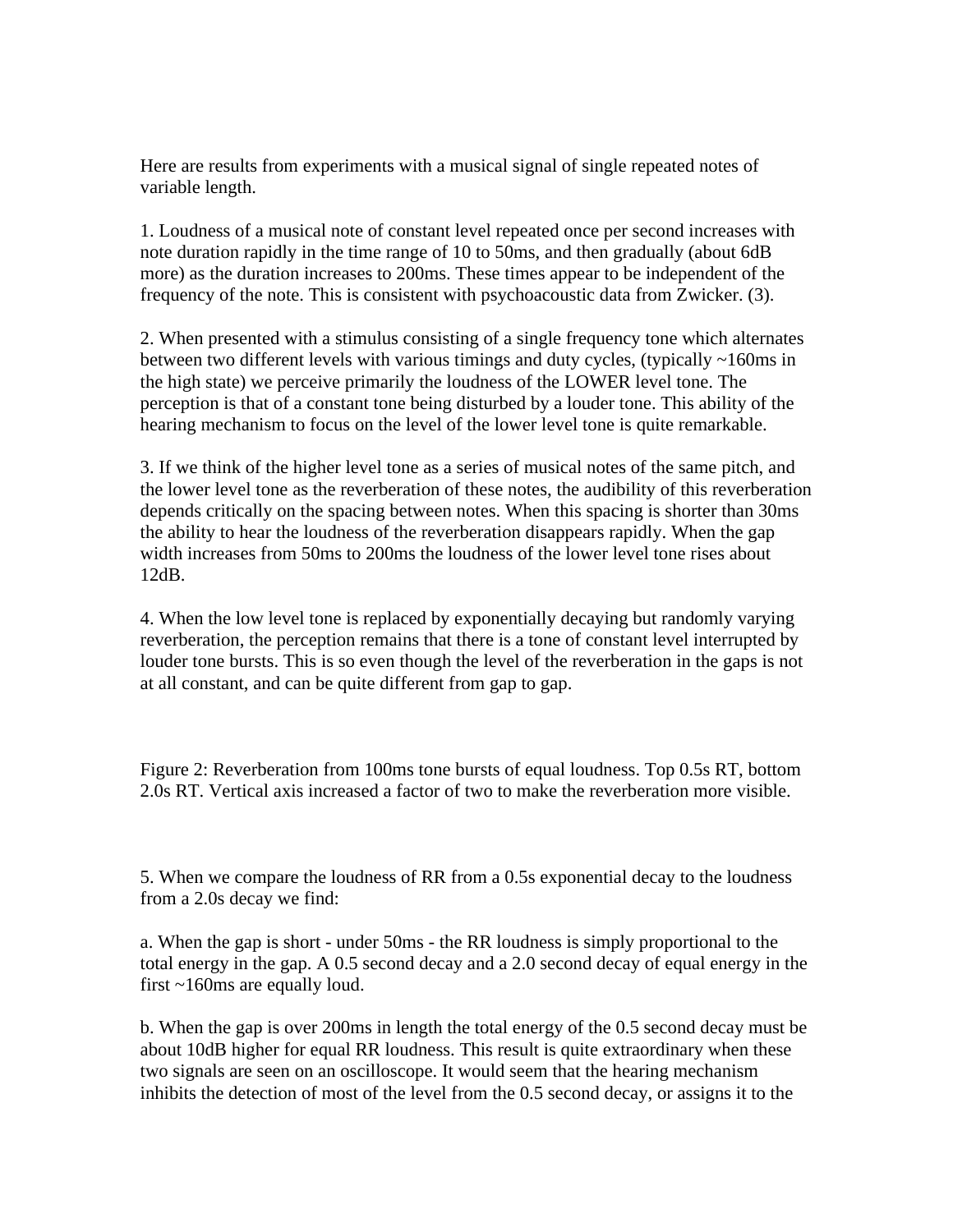note itself. Only after a time delay of 160ms or more is the energy assigned to the RR perception.

6. When the pre-delay of a 0.5 sec RT is increased from zero we see:

a. With simple stimuli of constant note length as long as the predelay is less than the length of the note the energy in the gap increases smoothly as more of the reverberant energy appears in the space between notes. This is a physical effect - instead of being masked by the continuing direct sound the reverberant energy is moved into the gap where it can be heard.

b. When the gap between notes is on the order of 200ms the loudness increases with predelay somewhat less than one would expect if the level at 180ms or so after the end of the note was all that mattered.

Solo instruments as sources

Musician self support appears to be identical to the perception of running reverberance. We ran the level matching experiments with solo recorder (Bach Partita II BWV 1004, Allemande), French horn (first movement Mozart K447), and tenor voice as sources. All these selections gave results similar to each other and to the experiments reported in (1) using anechoic clarinet and sax. For most individuals data from these matching experiments is well predicted by the ratio between the direct sound and the reverberant level at about 180ms, particularly if the experiment is limited to exponential decays in the range of 0.5s RT to 2.0s. This result is surprising and encouraging. When predelay is added to a 0.5s RT some individuals report the expected 6dB increase in level for each 50ms of pre-delay. However on the average the increase in level with predelay is less - 3- 4dB for every 50ms (1). In addition very little increase in loudness was noticed for RT > 2 seconds.

Measures Based on the Impulse Response

Current measures of musical acoustics tend to be based either on the impulse response itself (C80) or on the backwards integrated impulse response (RT60 and EDT). The impulse response represents the sound of the room when it is excited by a pistol shot. These are rare in music. The backwards integrated impulse response represents the decay of a very long note which abruptly stops. Such long notes are also rare in music, although they are not as rare as pistol shots. More commonly music excites rooms with notes of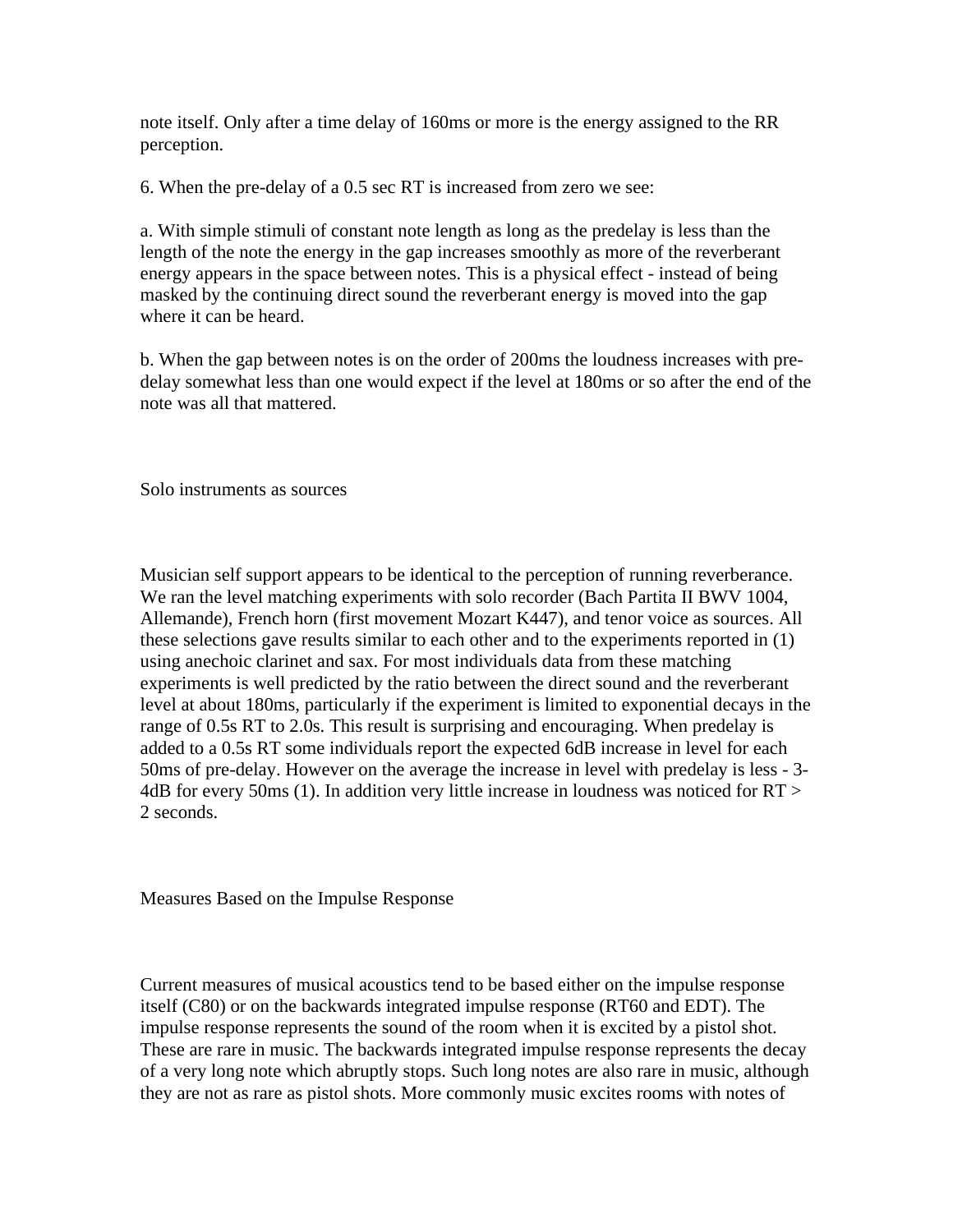finite length. Fortunately it is easy to smooth the impulse response in such a way as to represent the response of the room to a note of finite length, and we propose to search for measures of reverberance with curves smoothed in this way. Such a smoothing has nothing to do with the physiology of hearing - we have simply made a decay curve which more closely approximates the response of the room to typical music.

Figure 3: 160ms window integrated curve

In a simple analogy to the Schroeder integration, if we sum the power in an impulse response which lies inside a sliding window of the length of an average note, we get a curve like Figure 3. Note that the amplitude increases as the note plays, and then decays after the note ends.

The observation that curves made with a 160ms integration time tend to cross at about 160ms if two spaces have similar musician self support leads to proposal that musician self support can be measured with RR160:

The 160ms window for integration was chosen for two reasons - it is a passable match to the loudness integration time for the direct sound, and it matches the note length used in several of the experiments. Other windows (100ms, 250ms, etc.) also give reasonable results, at least to the precision in our data.

Level matching with quartet or orchestral music

A similar series of experiments was performed with stereo quartet and orchestral music. It was found that much higher reverberant level had to be used to make the reverberation sufficiently audible to get reliable results. For example,the total energy of a 2.0sec exponential decay must be at least -8dB to be sufficiently audible, and even at this level the scatter in the data is large. With anechoic orchestral material listeners preferred a level of -2dB to -4dB musically.

Such a high level makes it not possible to obtain equal reverberance with a 0.5s exponential decay. It is possible to compare 1.0s exponential decays and longer. A set of reverberation curves was prepared which sounded "equally reverberant" and measures of these curves were compared. RR160 does not give a particularly good match. Several other measures are more promising, although no single measure appears to match the data precisely. Perhaps the best match to the data when the reverberant energy is very high (C80 -2dB to -6dB) is similar to EDT, but based on TIME and not on a certain number of dB of decay. For example, for a series of curves of equal reverberance where the 2.0s RT has a C80  $\sim$  = 0dB, the Schroeder integrals of these curves tend to be equal in level at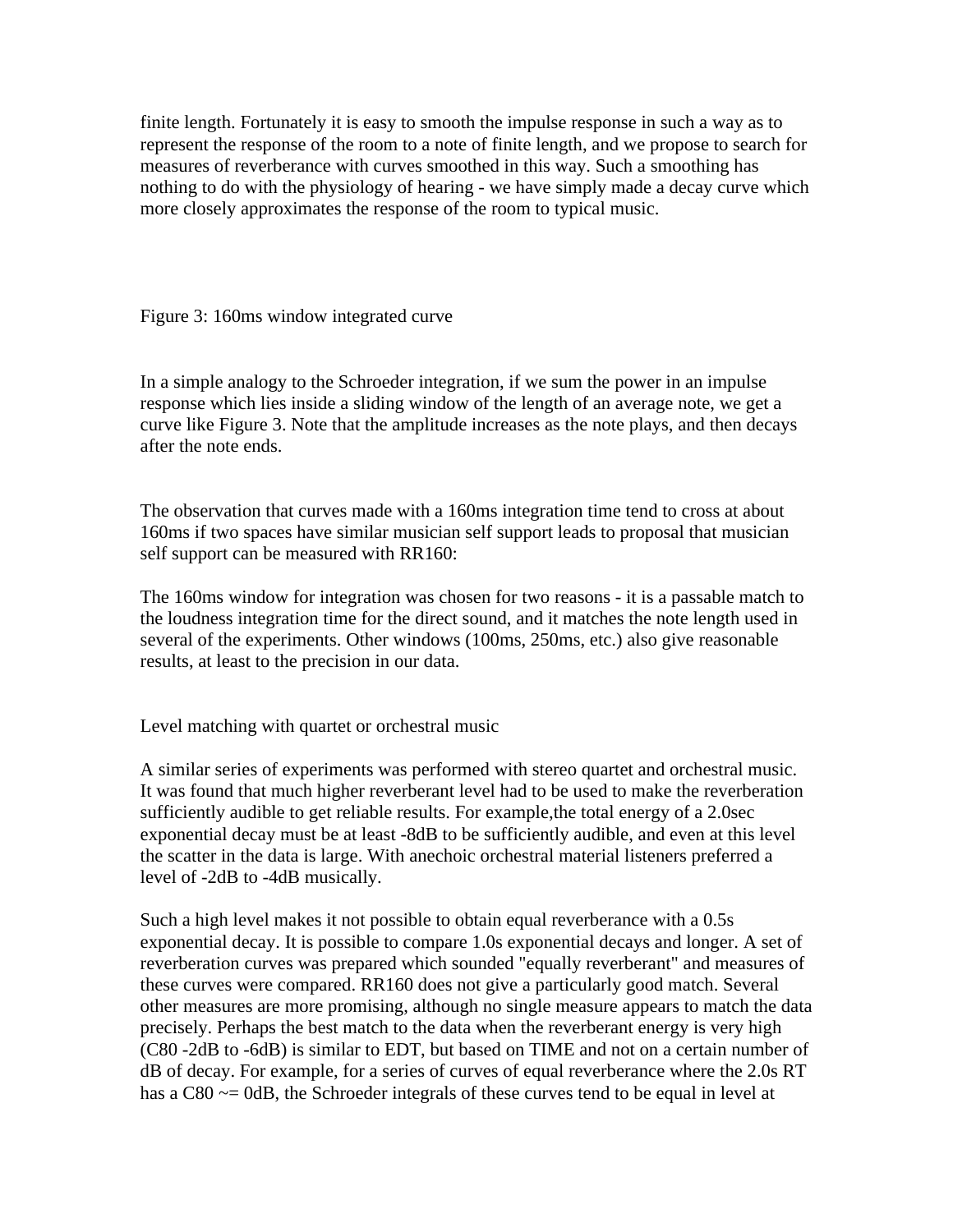about 350ms. This happens to correspond to about -10dB from the peak value. Curves where the 2.0s RT curve has a C80 of about -6dB also tend to cross at about 350ms, but this corresponds to about -6dB of decay.

Figure 4. - Equal loudness reverb curves - 1sec RT + spread vs 4sec RT

It appears that notes in orchestral music are frequently longer than 160ms, and the Schroeder integral - which represents the decay of the room when excited by a very long note - is more appropriate than the 160ms power averaged curves which seem to work for solo music. Early Decay Time is usually measured by using a least-squares method (linear regression) to fit a straight line to the points in the Schroeder integral between the peak value and a point 10dB below peak. There are problems with this method, in that it does not weight the peak value enough when there is significant direct sound. We propose a simpler method for determining the running reverberance of orchestral music. We start with the Schroeder integral, and simply determine the slope of a line which connects the peak value and a point 350ms later. If we express this as an equivalent reverberation time, if S(t) is the Schroeder integral in decibels vs time, with the peak value at  $S(0)$ , then

Level matching with speech

With speech as a source and a reference of 2.0s RT at -20dB total energy the reverberation is highly and continuously audible. It is possible to match it with very little scatter in the data. Bill Gardner reports results similar to the experiments with solo music, with some differences in behavior with pre-delay. He makes the observation that with pre-delays of 100ms or more with the 0.5s RT, and for the reference reverberation of - 20dB level and 2.0s RT, the reverberation separates into a continuous perception the level of which can be matched quite precisely.

Masking of reverberance by music

The level matching experiments indicate that given a type of music, the audibility of different reverberant profiles can be predicted in a simple way. When we analyzed the anechoic alto recorder tape which started these experiments we found each note was typically about 180ms long, and there was a 50ms to 70ms gap between each. With this tape a 2.0sec RT at  $C_4 = 20dB$  was highly audible - it could be heard nearly all the time while playing. We then tried a synthesized ascending and descending scale with 70ms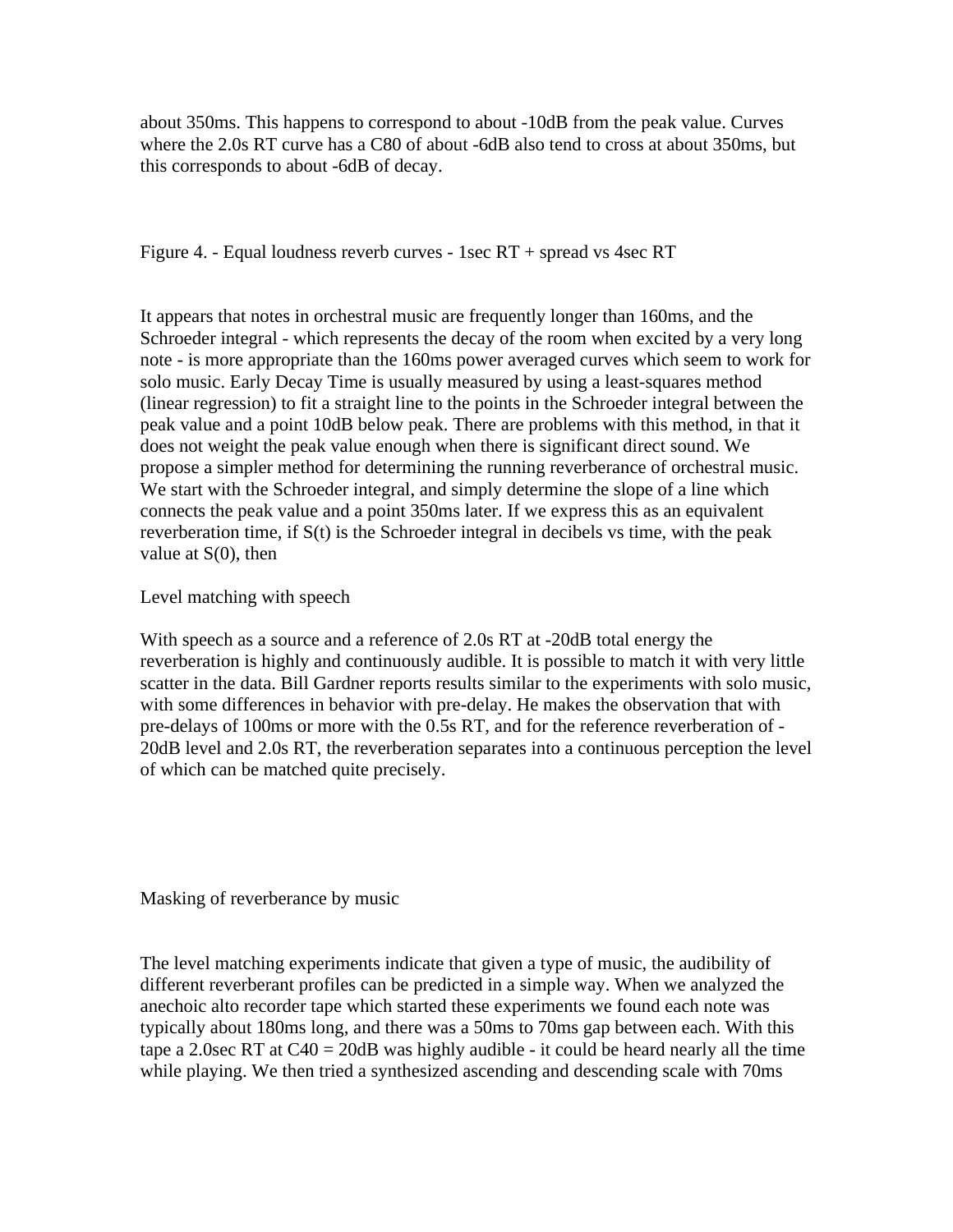gap between the notes. With this scale the reverberance was much harder to hear than with live Bach, and level matching experiments gave results consistent with 5a above.

Further experiments revealed that although scales and short gaps mask reverberation, arpeggios and jumps upward of more than a third tend to unmask it. For example if a sequence of C, E, G is played at a tempo of 5 notes per second, reverberation from the C is clearly audible during the G, although the reverberation from the E is masked. In this example the E serves to mark time. By the time it is finished the melody has jumped to a different critical band, and enough time has elapsed that the brain can identify the reverberation from the C as RR.

We tested a tape of various pieces played on a synthesizer with no gaps between the notes, and found that at direct to reverberant ratios typical of musician self support the reverberation was nearly inaudible. The lack of spaces between notes raises the threshold for detection, as does making the reverberation come from only from the medial direction. This directional dependence is not significant in practice, since by 180ms or so after the direct sound nearly all acoustic spaces are directionally diffuse.

As reported in (1) naive subjects can be asked to match reverberance by varying the direct to reverberant ratio between two different sources and the same reverberant profile. The perceived loudness depends on the type of source. These results suggest that masking is critical to our perception of reverberance. Speech masks reverberance very little, and direct to reverberant ratios of 20dB sound identically reverberant to solo music with a ratio of 10dB. Orchestral and string quartet needed an additional 4 or 5 dB of reverberant level to be equally reverberant. Even with orchestral music it is the author's experience that quite different direct to reverberant ratios are desirable, depending on the composer and the instrumentation. We have spent a great deal of time working with musicians at the Tsai Center at Boston University to determine the ideal reverberant level. Solo piano requires about 3dB less level at an RT of 1.5 seconds, than a string quartet at an RT of 1.7 seconds. A romantic symphony requires another 3dB, and an RT of 2.0. There is an obvious tradeoff between the reverberant level and the predelay, as adjusted by the "spread" control on the electronic system. Once the right level has been found there is almost always unanimous agreement that the degree of reverberance is correct for the piece. At the chosen level the reverberation is partially masked by the music - neither inaudible nor audible all the time.

With partial masking the range of adjustment for optimum reverberant level is small. Slightly too little and the reverberation is seldom audible - slightly too much and the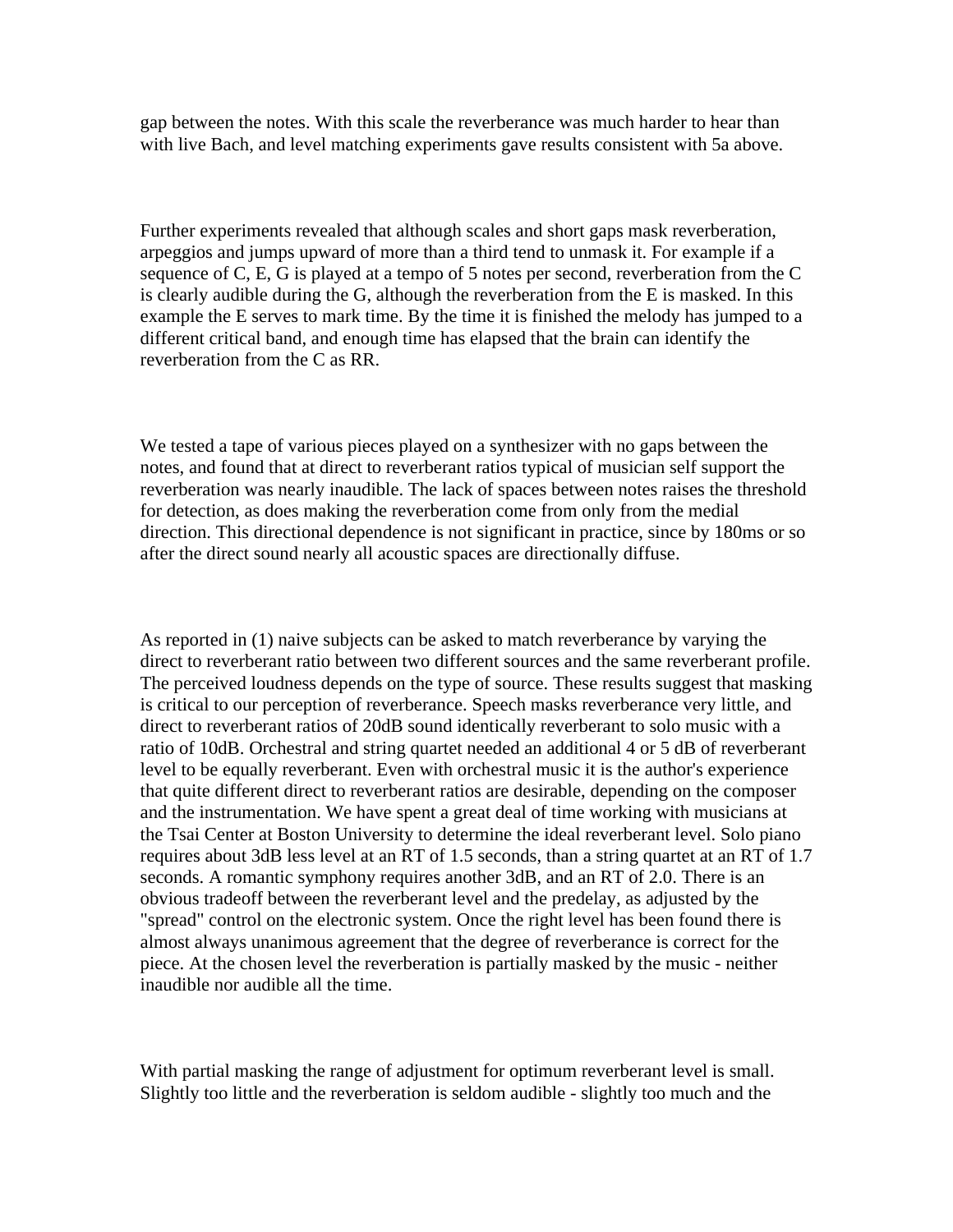reverberation will start to mask inner voices in the music. When level is adjusted for optimum for highly masking material (Bruckner) a slight increase in level makes the RR seem very loud. Although for untrained listeners the loudness of RR appears to depend on masking it may be possible to separate the absolute loudness of RR from its audibility. One need only learn to wait for gaps in the music to judge absolute loudness.

#### Recent results

We have made a computer model of human hearing for reverberation. The model consists of a series of 1/3 octave filters followed by level detectors which can find the start and ending points of musical notes. We can play anechoic recorded music into the computer and ask how often is reverberation from the various notes in the music audible, and how often is it masked. The model is mostly written in MATLAB, and is available to anyone interested. (Inquire by email.)

Figure 5: Fraction of time reverberation is audible for a section of full orchestra, as a function of direct to reverberant ratio (in dB), and third octave band. For example, here is a graph of the fraction of the time reverb is audible as a function of frequency and reverberant level for a short segment of orchestral music. Notice that when the direct to reverberant ratio is about one the reverberation is highly audible, but as the reverberant level decreases the masking increases rapidly. In fact, a one decibel decrease in reverberant level causes a nearly four decibel decrease in reverb audibility.

Figure 6: fraction of time reverb is audible in dB (10\*log10), for three different types of music. Average of bands from 500Hz to 2kHz.

 $\frac{\ }{\ }$  = solo recorder

 $\ldots$  .  $\ldots$  = string quartet

- - - - - - = full orchestra

We can average the frequencies from 500Hz to 2kHz. Figure 6 shows the fraction of the time reverb is audible as a function of level for three different types of source material -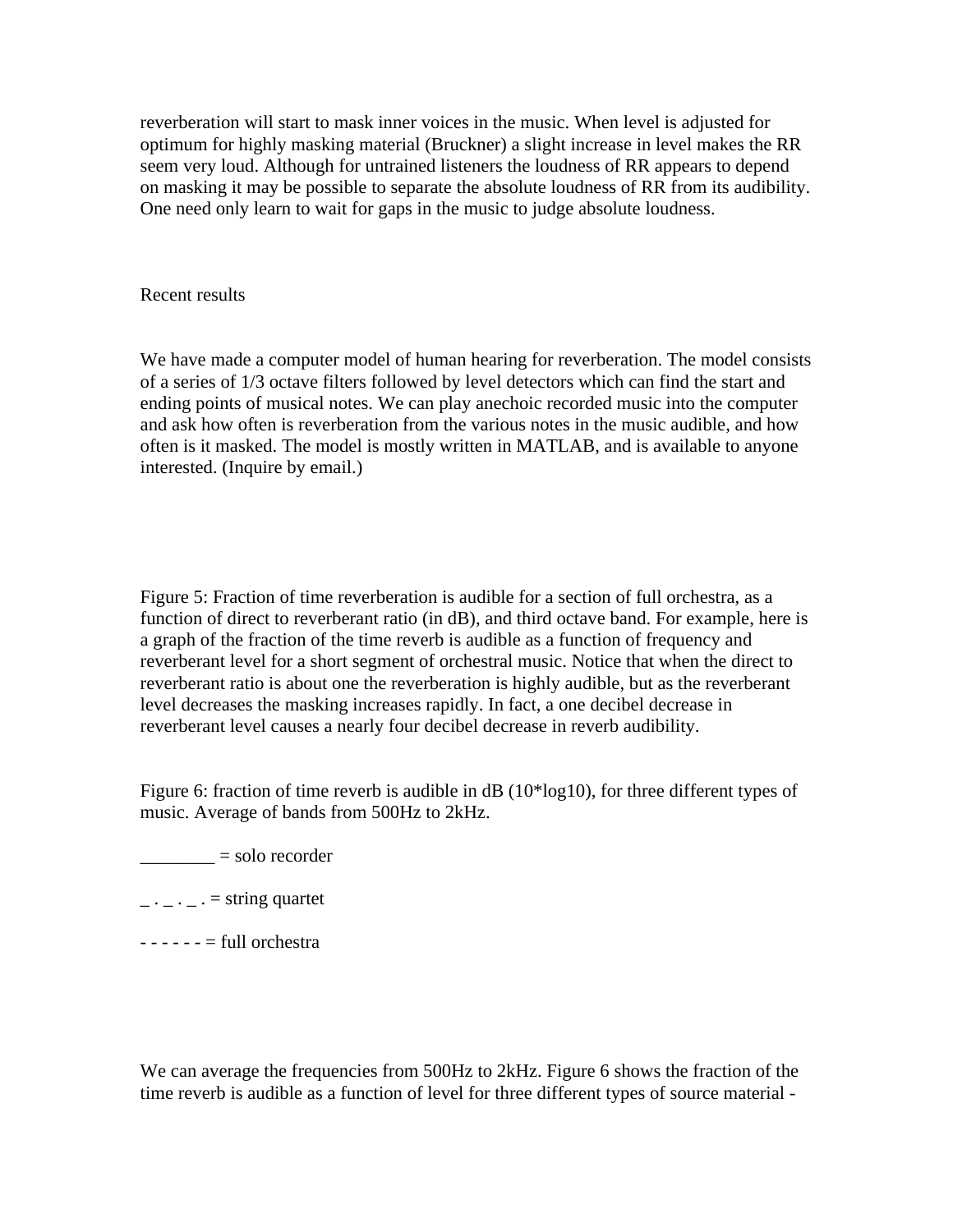solo recorder, string quartet, and orchestra. Notice the increase in masking for recorder is low, giving significant audibility to the performer while he is playing. Audibility decreases much more steeply for string quartet, which makes the selection of the ideal reverberant level much more critical. Orchestral music is the most critical. You must have the reverberant level just right. Unfortunately I have not yet tried these experiments on popular music.

Figure 7: Full orchestra masking for three different reverb profiles. Average of bands from 500Hz to 2000Hz.

The degree of masking depends on the decay profile. We can see this in figure 7, where masking is plotted against reverb level for three different profiles - 2.0s RT, 3.0s RT, and 3.0s RT plus 120ms predelay. Notice that as reverb time and predelay increase the reverberation becomes much more audible. For recorded music, using a larger value of "spread" increases the reverberation audibility, allowing a lower reverberant level to be used. In concert hall acoustics increasing the reverberation time through hard floors and seats, and adjusting the hall geometry to increase the late arriving energy will also increase the running reverberation.

Concert Halls

Reverberant level in modern recordings is adjusted by ear. This adjustment is critical, but is done by engineers with remarkable consistency. The reverberant level in most recordings is adequate to give a nearly continuous audibility to running reverberation, and yet is low enough that the music is only very rarely obscured. This is often not the case in concert halls. In some modern halls many seats have lower running reverberation than recordings. The hall is audible, but early energy predominates over late energy. The sound is loud, colored, and not reverberant except during pauses in the music.

Many acousticians design the hall to reflect the energy from the orchestra into the audience. These reflections increase the loudness of the direct sound, but the audience is absorptive. Once the first reflections hit the public the sound energy they contain is gone. There will be no energy to come back to the audience later as running reverberation.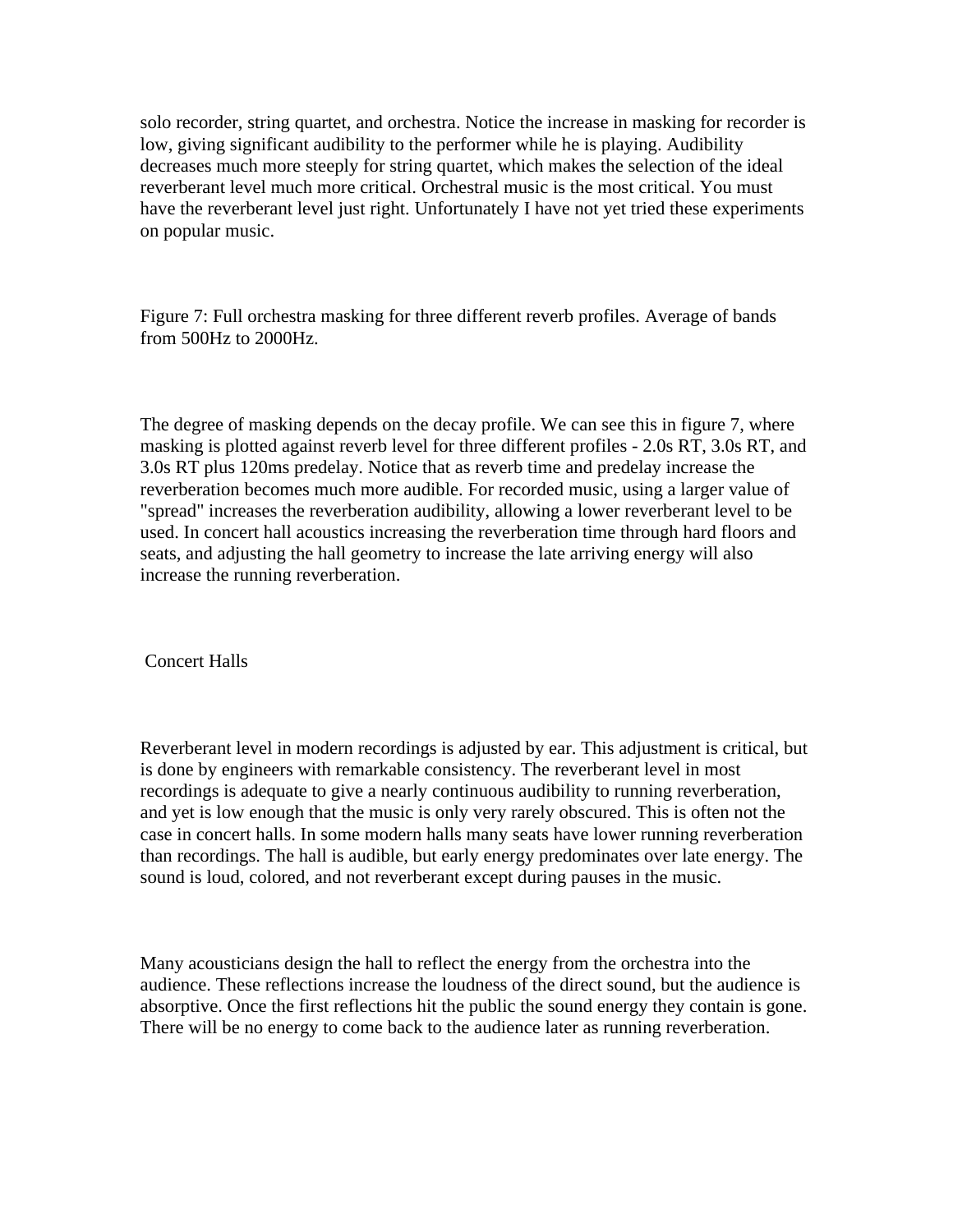Figure 8: Old fashioned hall with low balconies and coffered ceiling. Note sound survives the first few reflections, and will be heard later as running reverberation.

For example, here is a simplified drawing of an old-fashioned concert hall, with gently sloping balconies and a coffered ceiling. Notice that a great deal of the sound from the performer survives the first bounce, and returns in the direction of the stage. From there it can go back to the audience, and since the time delay is now greater than 150ms, it will be heard as running reverberation.

This old fashioned hall can be "improved" by making the balconies steeper to improve sight lines, and by adding reflectors to the ceiling to increase speech intelligibility in the upper balcony. The new hall will have the same reverberation time as the old hall. However a much larger percentage of the sound will be absorbed in its first encounter with the audience, and the running reverberation may be inaudible.

# Figure 9:

"Improved" hall with better sight lines, higher speech intelligibility in the balcony, and much lower reverberant loudness. The reverberation time is the same as figure 8, but the success of the hall with orchestral music is questionable.

In sum, you can design a hall for high reverberant loudness, but only at the cost of a less forceful direct sound, poorer sightlines, and/or harder seats. In general a hall designed for orchestral music will be richer but softer than an equivalent general purpose hall. If the hall is large - more than 2500 seats - you usually cannot have both a loud sound and high running reverberation without electronic help.

## Questions to be answered

In (4) the suggestion is made that for orchestral music it is often optimal to make running reverberance stronger at low frequencies. Recent work at Boston University indicates this is indeed useful. The experiments reported in this paper have been primarily concerned with solo music and have used frequency independent reverberation. We need to know much more about the frequency dependence of the perception of RR. The dependence on presentation level also needs investigation. This paper is primarily concerned with RR when the direct sound is within -2dB of the total reverberant energy or higher. In another paper (8) we investigate the case where the reverberation is stronger – a case which occurs often in large halls.

## **Conclusions**